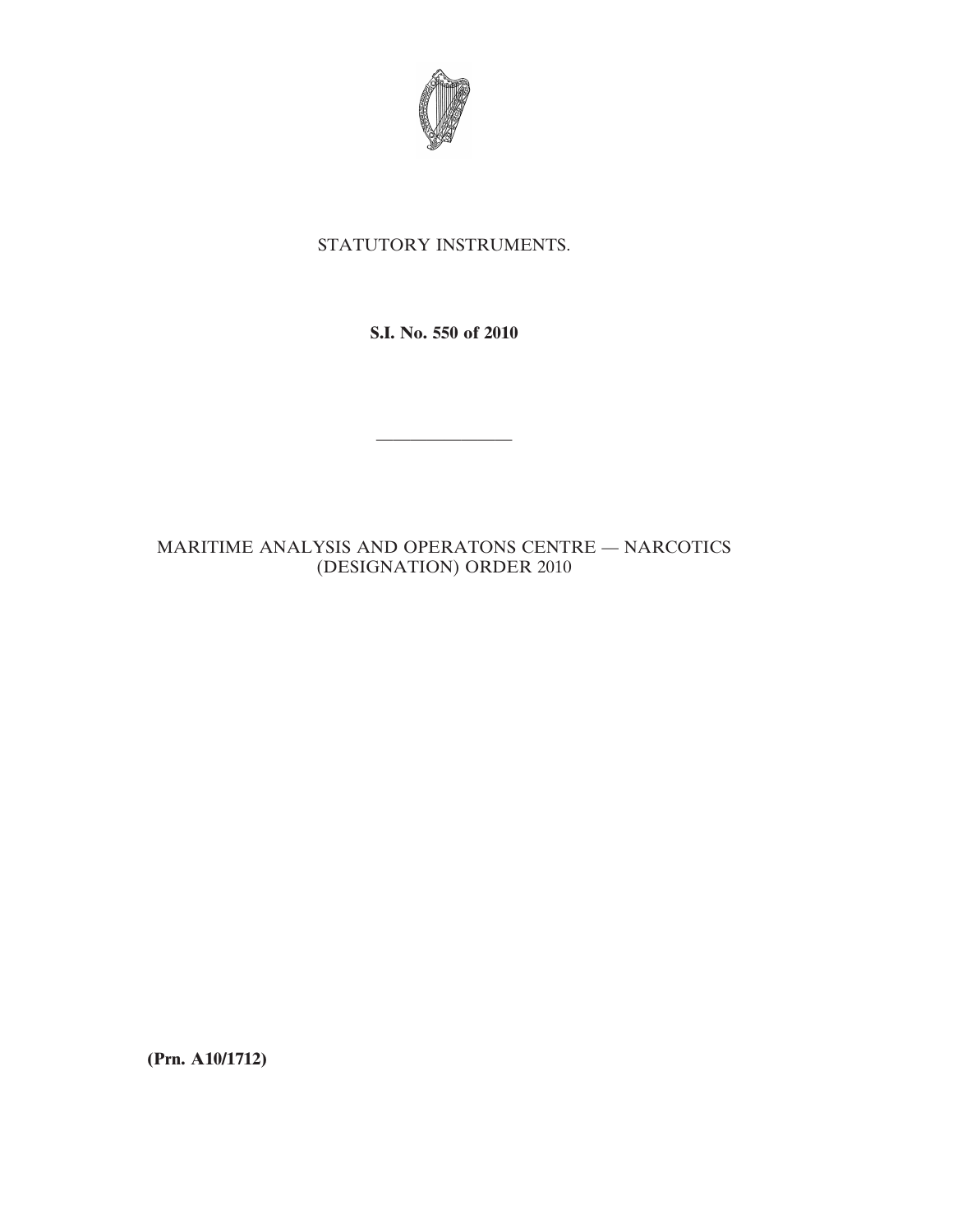## MARITIME ANALYSIS AND OPERATONS CENTRE — NARCOTICS (DESIGNATION) ORDER 2010

WHEREAS under section 40(1) (as amended by section 3 of the Diplomatic Relations and Immunities (Amendment) Act 2006 (No. 10 of 2006)) of the Diplomatic Relations and Immunities Act 1967 (No. 8 of 1967) the Government may by order designate an international organisation of which the State is or intends to become a member to be an organisation to which Part VIII of that Act applies;

AND WHEREAS the Maritime Analysis and Operations Centre — Narcotics is such an international organisation;

NOW the Government, in exercise of the powers conferred on them by the said section 40(1) of the Diplomatic Relations and Immunities Act 1967 (No. 8 of 1967), hereby order as follows:

1. This Order may be cited as the Maritime Analysis and Operations Centre — Narcotics (Designation) Order 2010.

2. The Maritime Analysis and Operations Centre — Narcotics is designated as an organisation to which Part VIII of the Diplomatic Relations and Immunities Act 1967 (No. 8 of 1967) applies.



GIVEN under the Official Seal of the Government, 9 November 2010.

BRIAN COWEN, Taoiseach.

*Notice of the making of this Statutory Instrument was published in "Iris Oifigiúil" of* 12*th November*, 2010.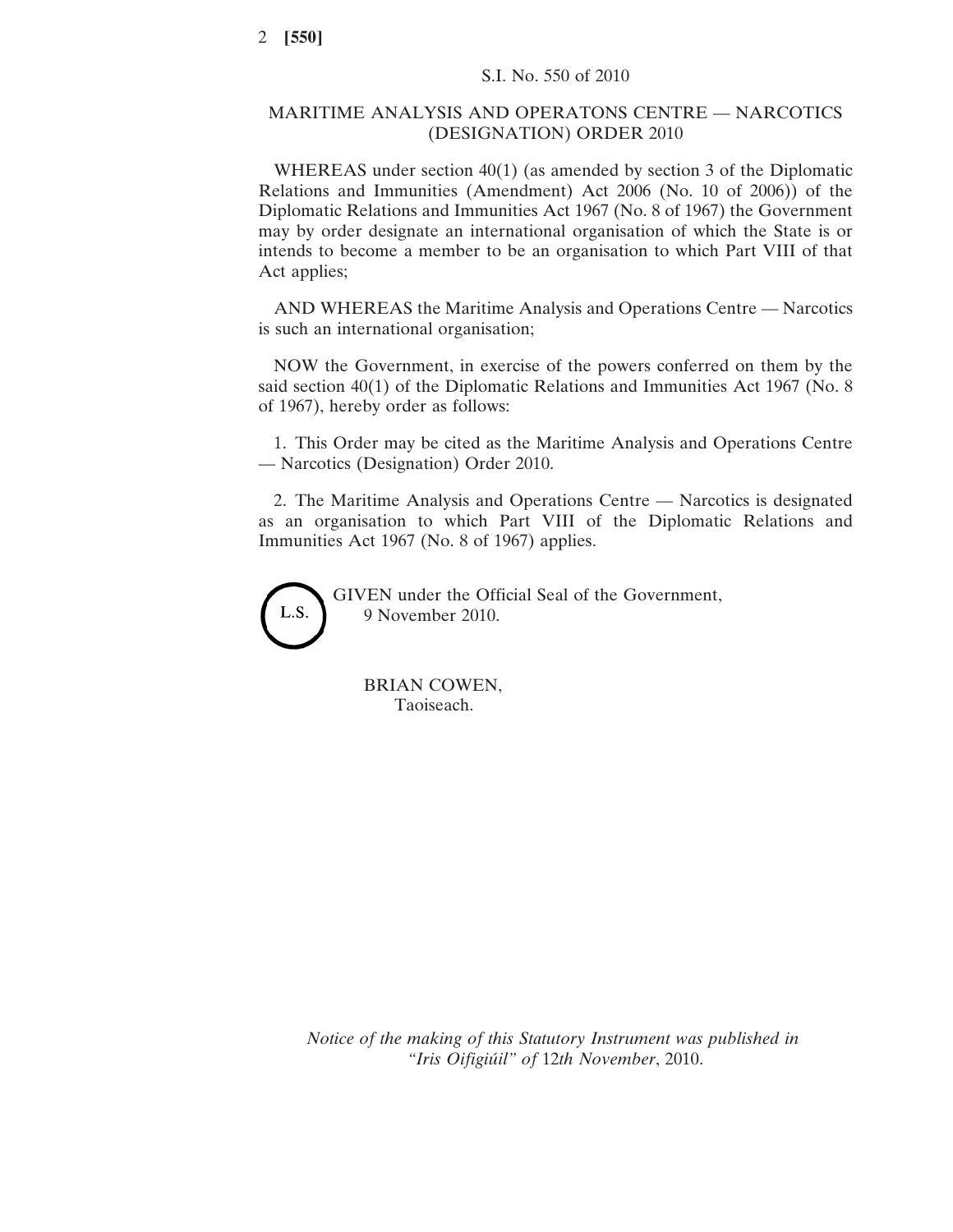**[550]** 3

## EXPLANATORY NOTE

*(This note is not part of the Instrument and does not purport to be a legal interpretation.)*

The purpose of this Order is to give effect within the State to Article 3 of the Agreement between Ireland, the Kingdom of the Netherlands, the Kingdom of Spain, the Italian Republic, the Portuguese Republic, the French Republic, and the United Kingdom of Great Britain and Northern Ireland establishing a Maritime Analysis and Operations Centre — Narcotics, done at Lisbon on 30 September 2007, which provides that the Maritime Analysis and Operations Centre — Narcotics shall enjoy legal personality in the territory of each of the state parties, including the capacity to contract, to acquire and to dispose of movable and immovable property.